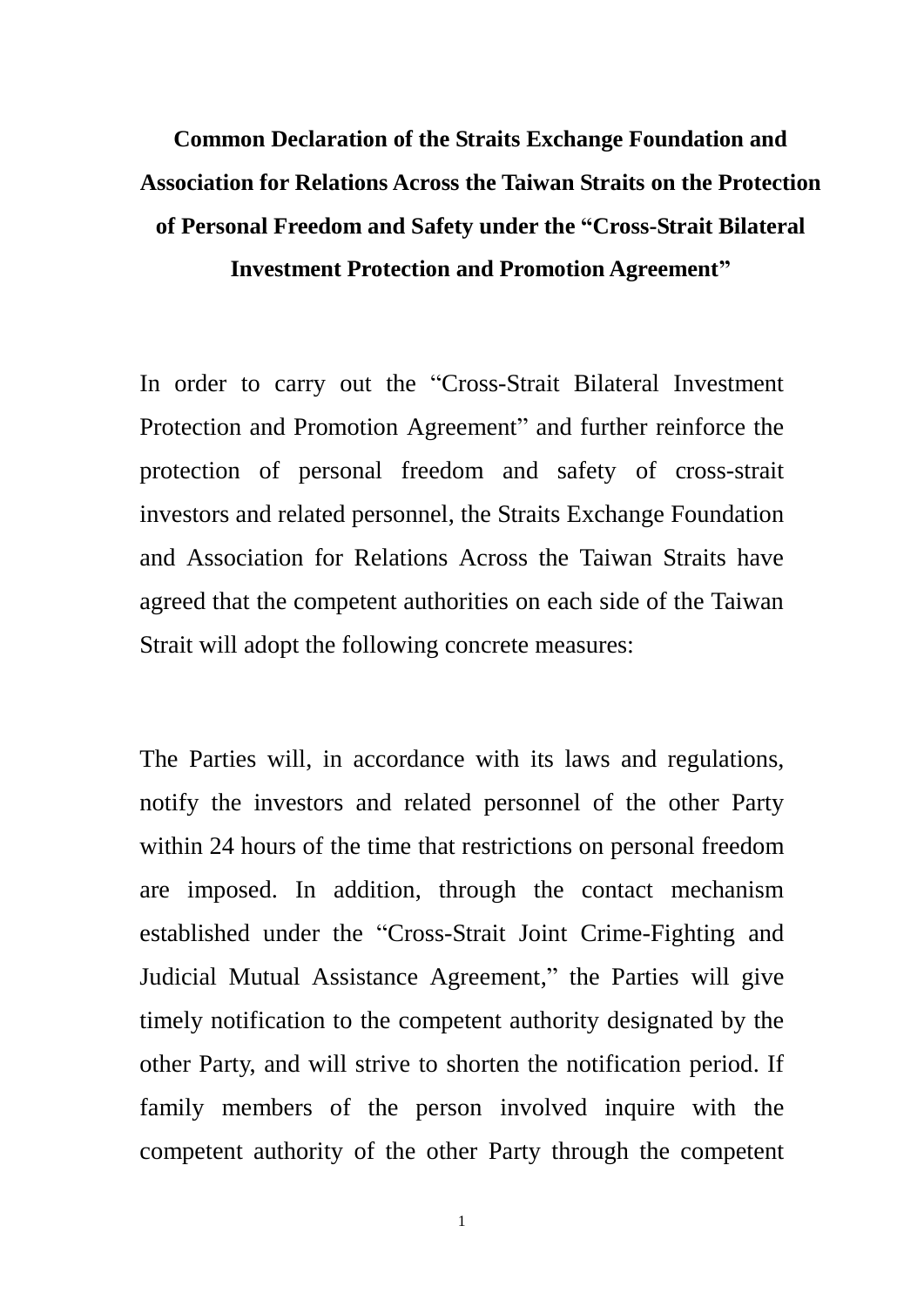authority of the Party to which they belong, the other Party should provide the results of the inquiry in a timely fashion.

When the public security authorities of mainland China, in accordance with the law, impose compulsory restrictions on the personal freedom of Taiwanese investors and their accompanying family members, or members of the Taiwanese staff and accompanying family members of Taiwanese-invested enterprises, they should notify the involved person's family members in mainland China within 24 hours. For persons whose family members are not in mainland China, the public security authorities of mainland China may notify the person's Taiwanese-invested enterprise in mainland China.

When the Taiwanese judicial authority and police agencies, in accordance with the law, impose compulsory restrictions on the personal freedom of mainland Chinese investors or their accompanying family members, or the mainland Chinese staff members or accompanying family members of mainland Chinese-invested enterprises, they should notify either the involved person's family members in Taiwan or the person's mainland Chinese-invested company within 24 hours.

2